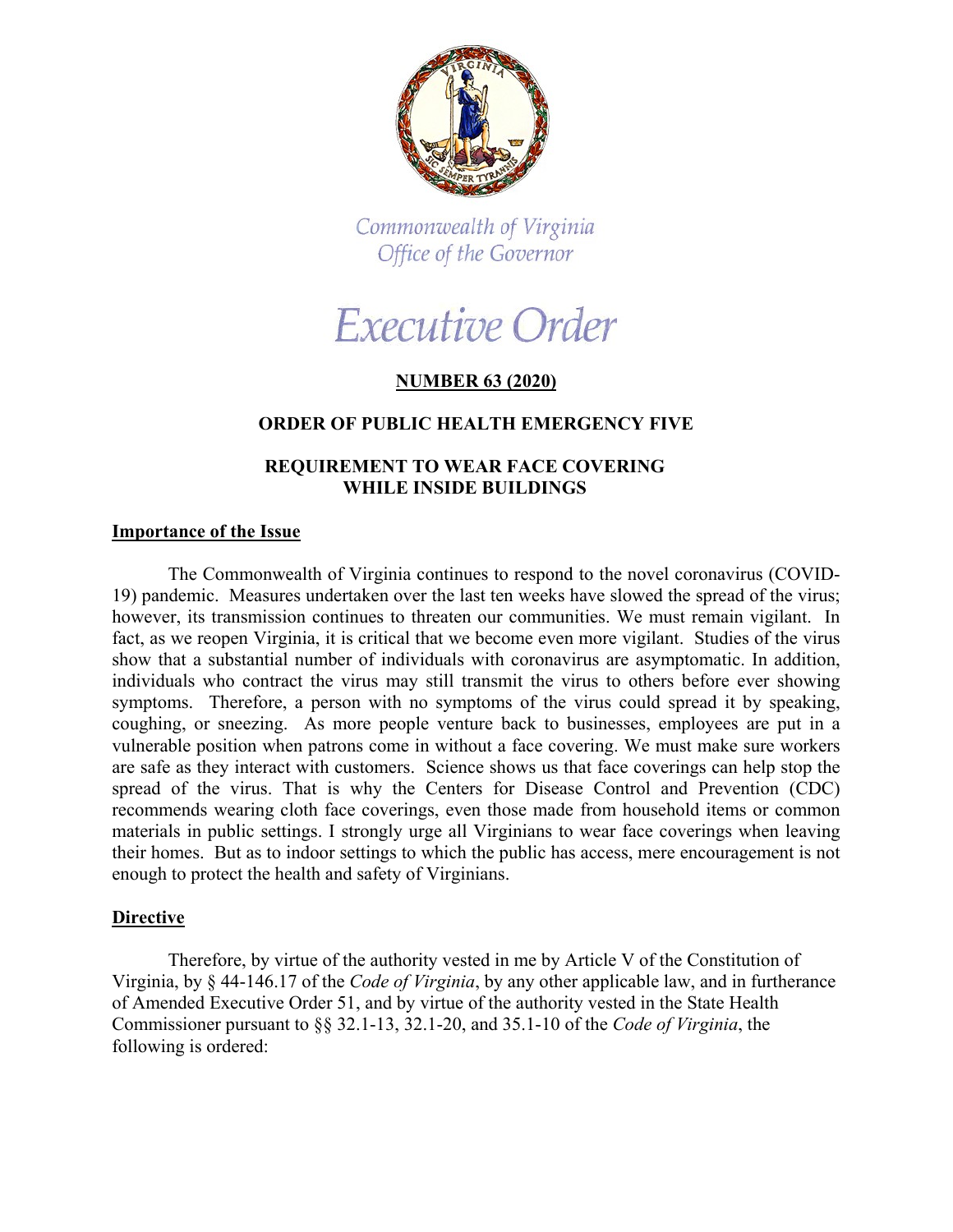### **A. Face Coverings Required-Patrons**

All patrons in the Commonwealth aged ten and over shall when entering, exiting, traveling through, and spending time inside the settings listed below cover their mouth and nose with a face covering, [as described and recommended by the CDC:](https://www.cdc.gov/coronavirus/2019-ncov/prevent-getting-sick/diy-cloth-face-coverings.html)

- 1. Personal care and personal grooming businesses, including but not limited to, beauty salons, barbershops, spas, massage centers, tanning salons, tattoo shops, and any other location where personal care or personal grooming services are provided.
- 2. All brick and mortar retail businesses, including both essential and non-essential brick and mortar retail businesses, as delineated in Amended Executive Order 61 and Amended Order of Public Health Emergency Three (2020).
- 3. Food and beverage establishments, including but not limited to, restaurants, dining establishments, food courts, breweries, microbreweries, distilleries, wineries, tasting rooms, and farmers markets, when permitted to reopen for indoor dining.
- 4. Entertainment or recreation businesses, including but not limited to, racetracks, historic horse racing facilities, theaters, performing arts centers, concert venues, museums, and other indoor entertainment centers, bowling alleys, skating rinks, arcades, amusement parks, trampoline parks, fairs, arts and craft facilities, aquariums, zoos, escape rooms, public and private social clubs, and all other places of indoor public amusement, once permitted to reopen to the public. Face coverings shall also be required when patrons are outdoors at these businesses if a distance of six feet from every other person cannot be maintained.
- 5. Train stations, bus stations, and intrastate public transportation, including buses, rideshares, trains, taxis, and cars for hire, as well as any waiting or congregating areas associated with boarding public transportation. This requirement shall not apply in any area under federal jurisdiction or control.
- 6. Any other indoor place shared by groups of people who are in close proximity to each other. This restriction does not apply to persons while inside their residence or the personal residence of another. Face coverings may be removed to participate in a religious ritual.
- 7. State or local government buildings when accessed for the purpose of securing public services, with the exception of students in daycare centers or participating in-person classes in K-12 education or institutions of higher education.

# **B. Face Coverings Required-Employees of Essential Retail Businesses**

All employees of essential retail businesses as listed in Amended Executive Order 61 and Amended Order of Public Health Emergency Three (2020), section C, paragraph 1 shall wear a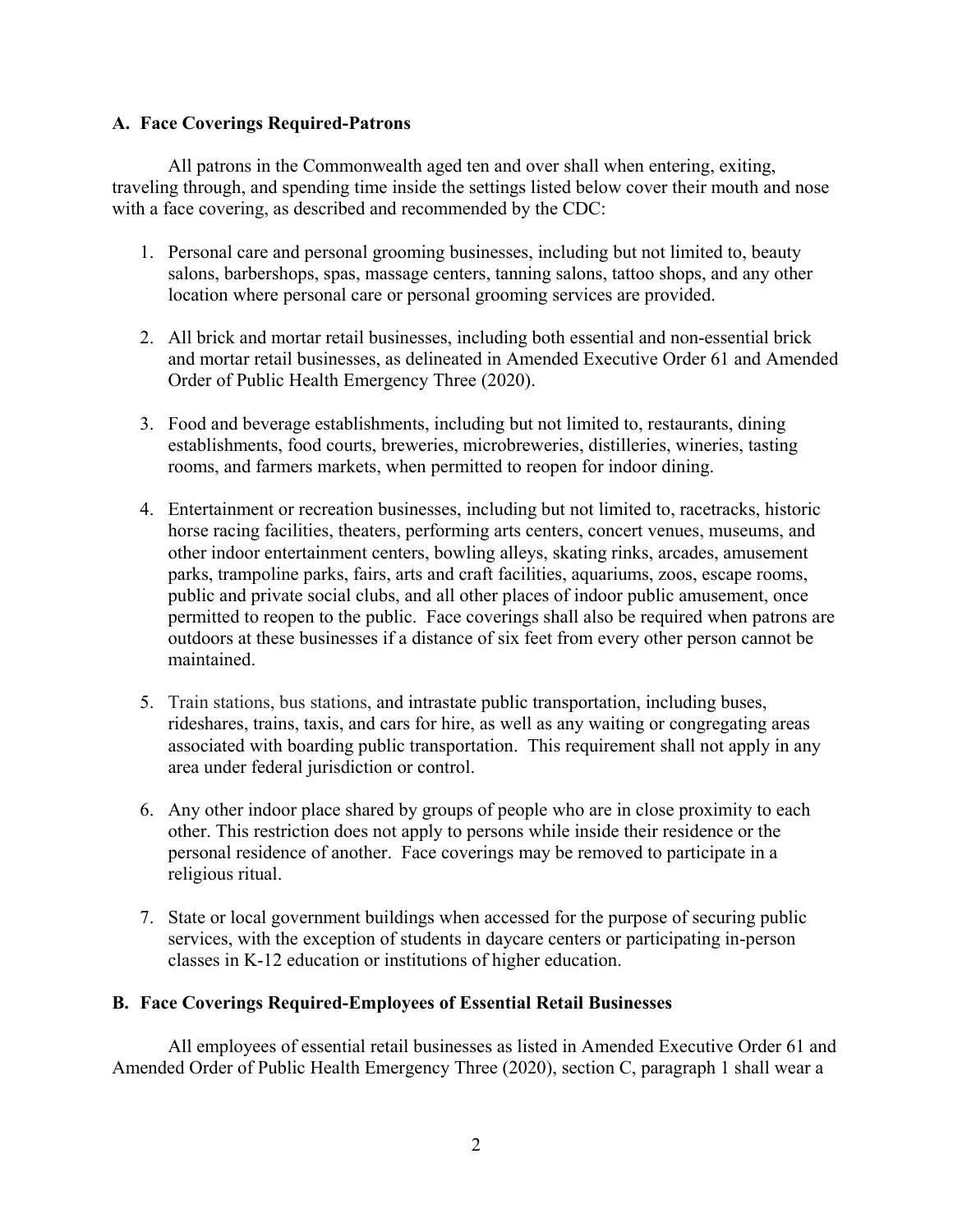face covering whenever working in customer facing areas. Amended Executive Order 61 and Amended Order of Public Health Emergency Three (2020) is so further amended.

### **C. Enforcement**

The Virginia Department of Health shall have authority to enforce this Order. Any willful violation or refusal, failure, or neglect to comply with this Order, issued pursuant to § 32.1-13 of the *Code of Virginia*, is punishable as a Class 1 misdemeanor pursuant to § 32.1-27 of the *Code of Virginia*. The State Health Commissioner may also seek injunctive relief in circuit court for violation of this Order, pursuant to § 32.1-27 of the *Code of Virginia*. No minor shall be subject to criminal penalty for failure to wear a face covering. Adults accompanying minors should use the adult's best judgment with respect to placing face coverings on a minor between the ages of two through nine while inside the public areas noted above. Adults accompanying minors age 10 through 18 shall use reasonable efforts to prompt the minor to wear face coverings while inside the public areas noted above.

Medical-grade masks and personal protective equipment should be reserved for medical personnel. The use of cloth face coverings does not replace the need to maintain six feet of physical social distancing, clean and disinfect frequently touched surfaces routinely in all public settings, stay home when sick, and practice frequent handwashing.

### **D. Exceptions**

The requirement to wear a face covering does not apply to following:

- 1. While eating or drinking;
- 2. Individuals exercising or using exercise equipment;
- 3. Any person who has trouble breathing, or is unconscious, incapacitated, or otherwise unable to remove the face covering without assistance;
- 4. Any person seeking to communicate with the hearing impaired and for which the mouth needs to be visible;
- 5. When temporary removal of the face covering is necessary to secure government or medical services; and
- 6. Persons with health conditions that prohibit wearing a face covering. Nothing in this Order shall require the use of a face covering by any person for whom doing so would be contrary to his or her health or safety because of a medical condition.

Any person who declines to wear a face covering because of a medical condition shall not be required to produce or carry medical documentation verifying the stated condition nor shall the person be required to identify the precise underlying medical condition.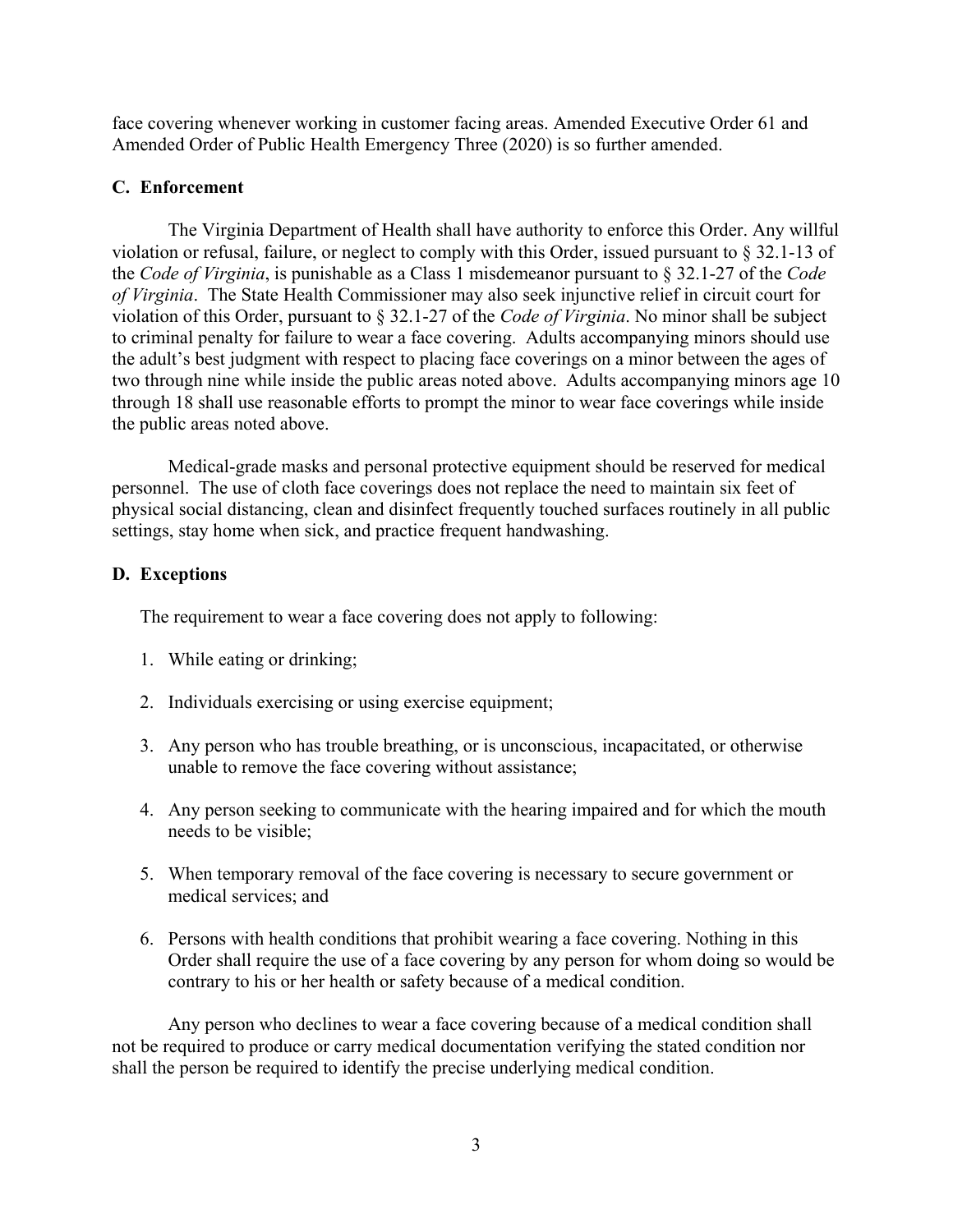#### **E. Department of Labor and Industry**

Except for paragraph B above, this Order does not apply to employees, employers, subcontractors, or other independent contractors in the workplace. The Commissioner of the Virginia Department of Labor and Industry shall promulgate emergency regulations and standards to control, prevent, and mitigate the spread of COVID-19 in the workplace. The regulations and standards adopted in accordance with §§ 40.1-22(6a) or 2.2-4011 of the *Code of Virginia* shall apply to every employer, employee, and place of employment within the jurisdiction of the Virginia Occupational Safety and Health program as described in 16 Va. Admin. Code § 25-60-20 and Va. Admin. Code § 25-60-30. These regulations and standards must address personal protective equipment, respiratory protective equipment, and sanitation, access to employee exposure and medical records and hazard communication. Further, these regulations and standards may not conflict with requirements and guidelines applicable to businesses set out and incorporated into Amended Executive Order 61 and Amended Order of Public Health Emergency Three.